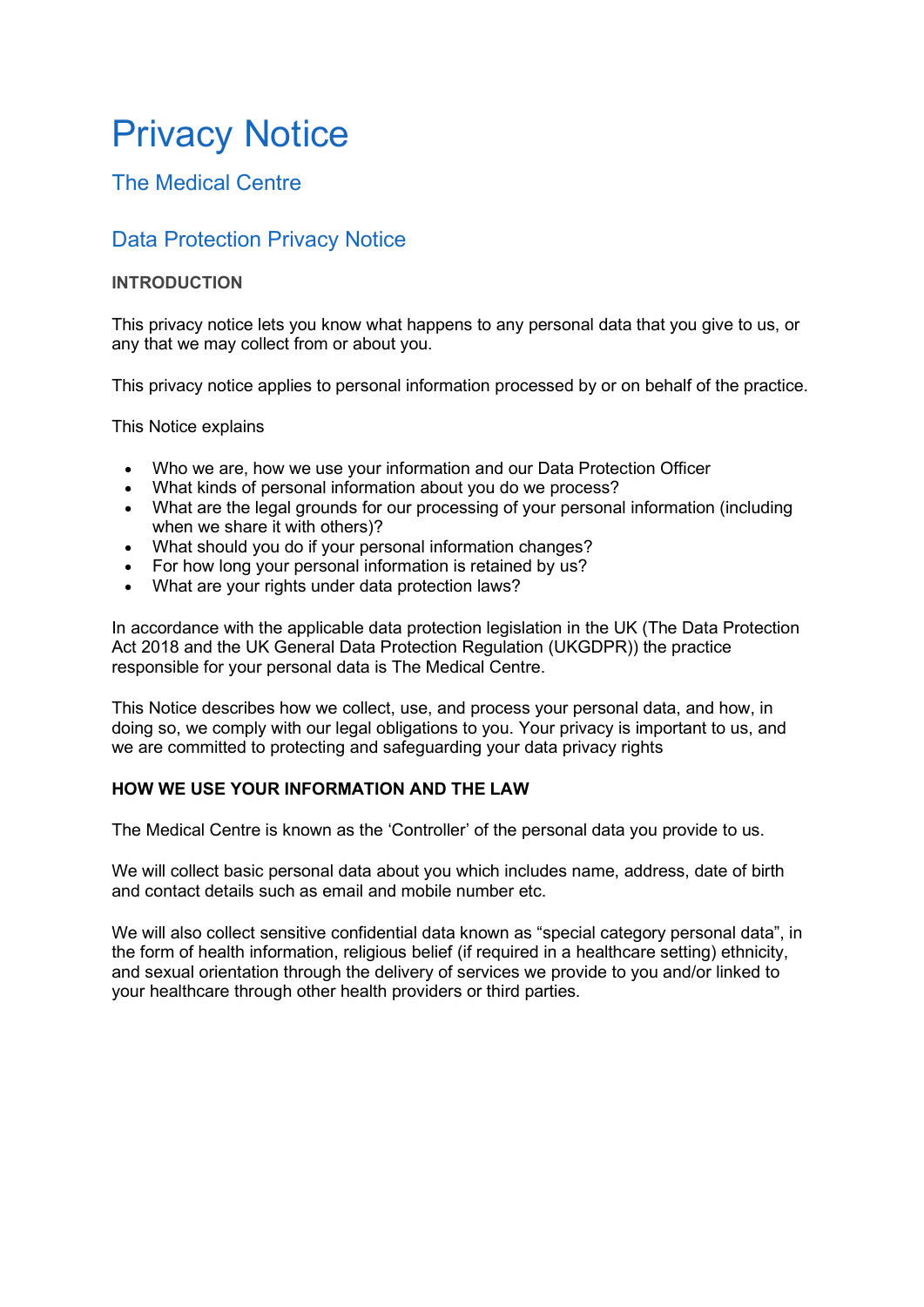#### WHY DO WE NEED YOUR INFORMATION?

The health care professionals who provide you with care maintain records about your health and any treatment or care you have received previously (e.g. NHS Trust, GP Surgery, Walkin clinic, etc.). These records help to provide you with the best possible healthcare.

NHS health records may be electronic, on paper or a mixture of both, and we use a combination of working practices and technology to ensure that your information is kept confidential and secure. Records which the Practice hold about you may include the following information:

- Details about you, such as your address, carer, legal representative, emergency contact details
- Any contact the surgery has had with you, such as appointments, clinic visits, emergency appointments, etc.
- Notes and reports about your health
- Details about your treatment and care
- Results of investigations such as laboratory tests, x-rays etc
- Relevant information from other health professionals, relatives or those who care for you

To ensure you receive the best possible care, your records are used to facilitate the care you receive. Information held about you may be used to help protect the health of the public and to help us manage the NHS. Information may be used within the GP practice for clinical audit to monitor the quality of the service provided.

#### HOW DO WE LAWFULLY USE YOUR DATA?

We need to know your personal, sensitive and confidential data in order to provide you with Healthcare services as a General Practice, under the UK General Data Protection Regulation we will be lawfully using your information in accordance with:

Article 6, e) processing is necessary for the performance of a task carried out in the public interest or in the exercise of official authority vested in the controller;"

Article 9, (h) processing is necessary for the purposes of preventive or occupational medicine, for the assessment of the working capacity of the employee, medical diagnosis, the provision of health or social care or treatment or the management of health or social care systems

This Privacy Notice applies to the personal data of our patients and the data you have given us about your carers/family members.

#### Risk Stratification

Risk stratification data tools are increasingly being used in the NHS to help determine a person's risk of suffering a condition, preventing an unplanned or (re)admission and identifying a need for preventive intervention. Information about you is collected from several sources including NHS Trusts and from this GP Practice.

A risk score is then arrived at through an analysis of your de-identified information is only provided back to your GP as data controller in an identifiable form. Risk stratification enables your GP to focus on preventing ill health and not just the treatment of sickness. If necessary,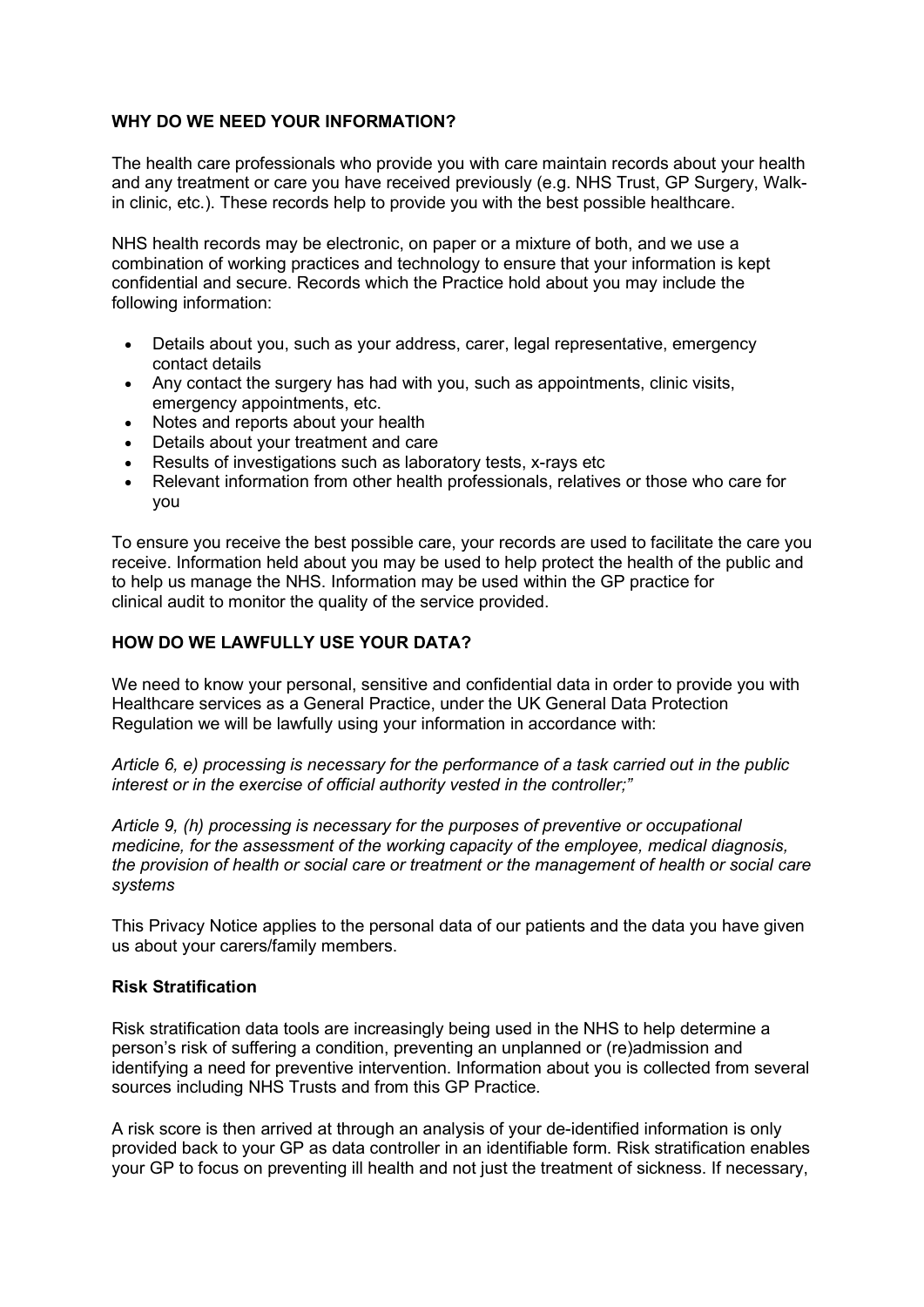your GP may be able to offer you additional services. Please note that you have the right to opt out of your data being used in this way – please see the section on Your Rights below.

#### Medicines Management

The Practice may conduct Medicines Management reviews of medications prescribed to its patients under a processing arrangement with the Medicines Management Team at the local Clinical Commissioning Group. This service performs a review of prescribed medications to ensure patients receive the most appropriate, up to date and cost-effective treatments.

# HOW YOUR INFORMATION IS SHARED SO THAT THIS PRACTICE CAN MEET LEGAL REQUIREMENTS

The law requires the practice to share information from your medical records in certain circumstances. Under the UKGDPR we will be lawfully using your information in accordance with

Article  $6(1)(c)$  – 'processing is necessary for compliance with a legal obligation to which the controller is subject…'

Article 9(2)(h) – 'processing is necessary for the purpose of preventative…medicine…the provision of health or social care or treatment or the management of health or social care systems and services...'

Information is shared so that the NHS or Public Health England can, for example:

- plan and manage services
- check that the care being provided is safe
- prevent infectious diseases from spreading

We will share information with NHS Digital, the Care Quality Commission and local health protection team (or Public Health England) when the law requires us to do so. Please see below for more information.

We must also share your information if a court of law orders us to do so.

#### NHS Digital

NHS Digital is a national body which has legal responsibilities to collect information about health and social care services.

It collects information from across the NHS in England and provides reports on how the NHS is performing. These reports help to plan and improve services to patients.

This practice must comply with the law and will send data to NHS Digital, for example, when it is told to do so by the Secretary of State for Health or NHS England under the Health and Social Care Act 2012.

More information about NHS Digital and how it uses information can be found at: https://digital.nhs.uk/home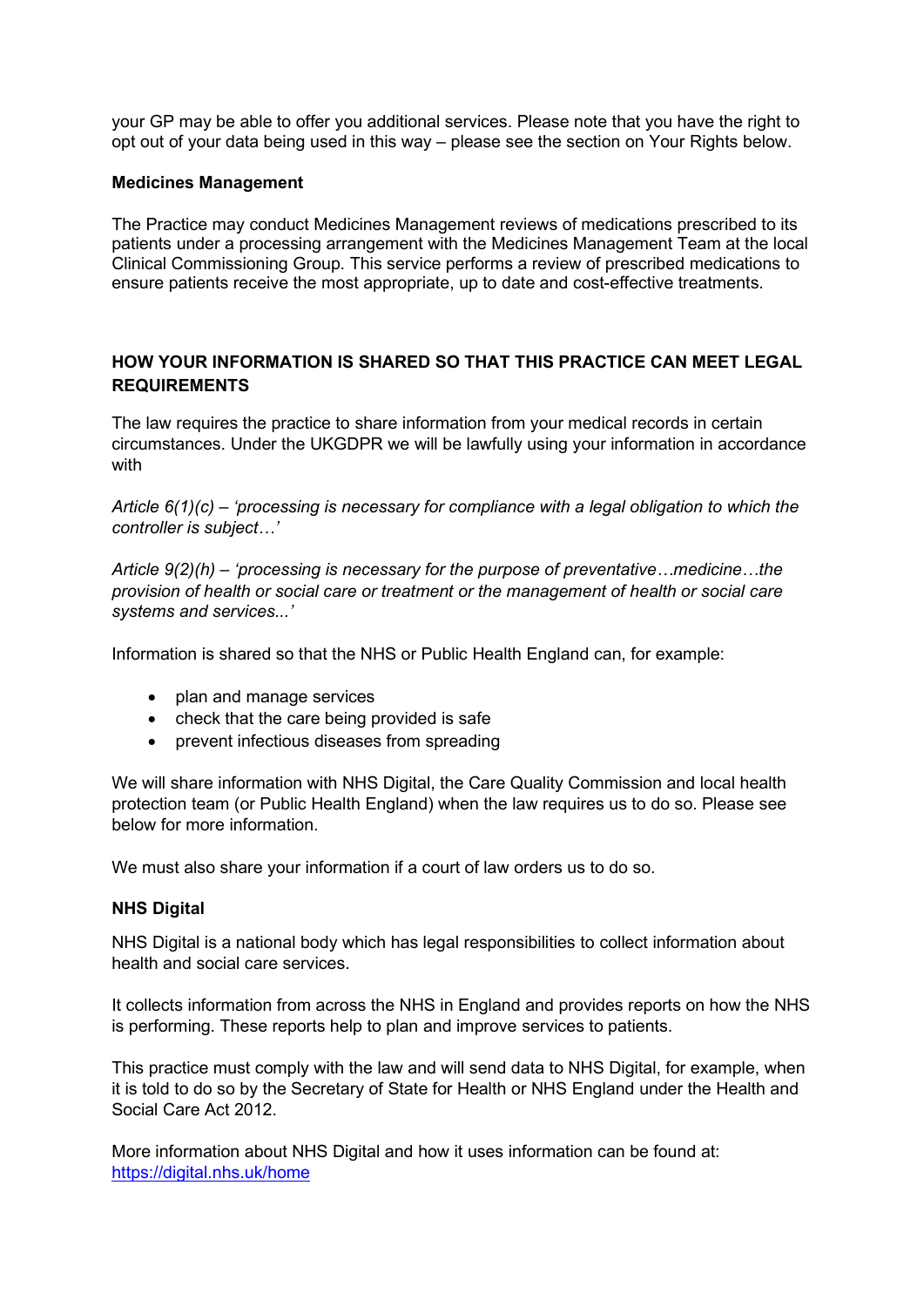https://digital.nhs.uk/data-and-information/data-collections-and-data-sets/datacollections/general-practice-data-for-planning-and-research/transparency-notice

This practice is supporting vital health and care planning and research by sharing your data with NHS Digital. For more information about this see the GP Practice Privacy Notice for General Practice Data for Planning and Research.

## Care Quality Commission (CQC)

The CQC regulates health and social care services to ensure that safe care is provided.

The law says that we must report certain serious events to the CQC, for example, when patient safety has been put at risk.

For more information about the CQC see: http://www.cqc.org.uk/

#### Public Health

- The law requires us to share data for public health reasons, for example to prevent the spread of infectious diseases or other diseases which threaten the health of the population.
- We will report the relevant information to local health protection team or Public Health England.

For more information about Public Health England and disease reporting see: https://www.gov.uk/guidance/notifiable-diseases-and-causative-organisms-how-to-report

#### National screening programmes

The NHS provides national screening programmes so that certain diseases can be detected at an early stage.

These screening programmes include bowel cancer, breast cancer, cervical cancer, aortic aneurysms and a diabetic eye screening service.

The law allows us to share your contact information with Public Health England so that you can be invited to the relevant screening programme. The following sections of the UK GDPR allow us to contact patients for screening.

Article  $6(1)(e)$  – 'processing is necessary...in the exercise of official authority vested in the controller.<sup>'</sup>

Article 9(2)(h) – 'processing is necessary for the purpose of preventative…medicine…the provision of health or social care or treatment or the management of health or social care systems and services...'

For national screening programmes you can opt so that you no longer receive an invitation to a screening programme.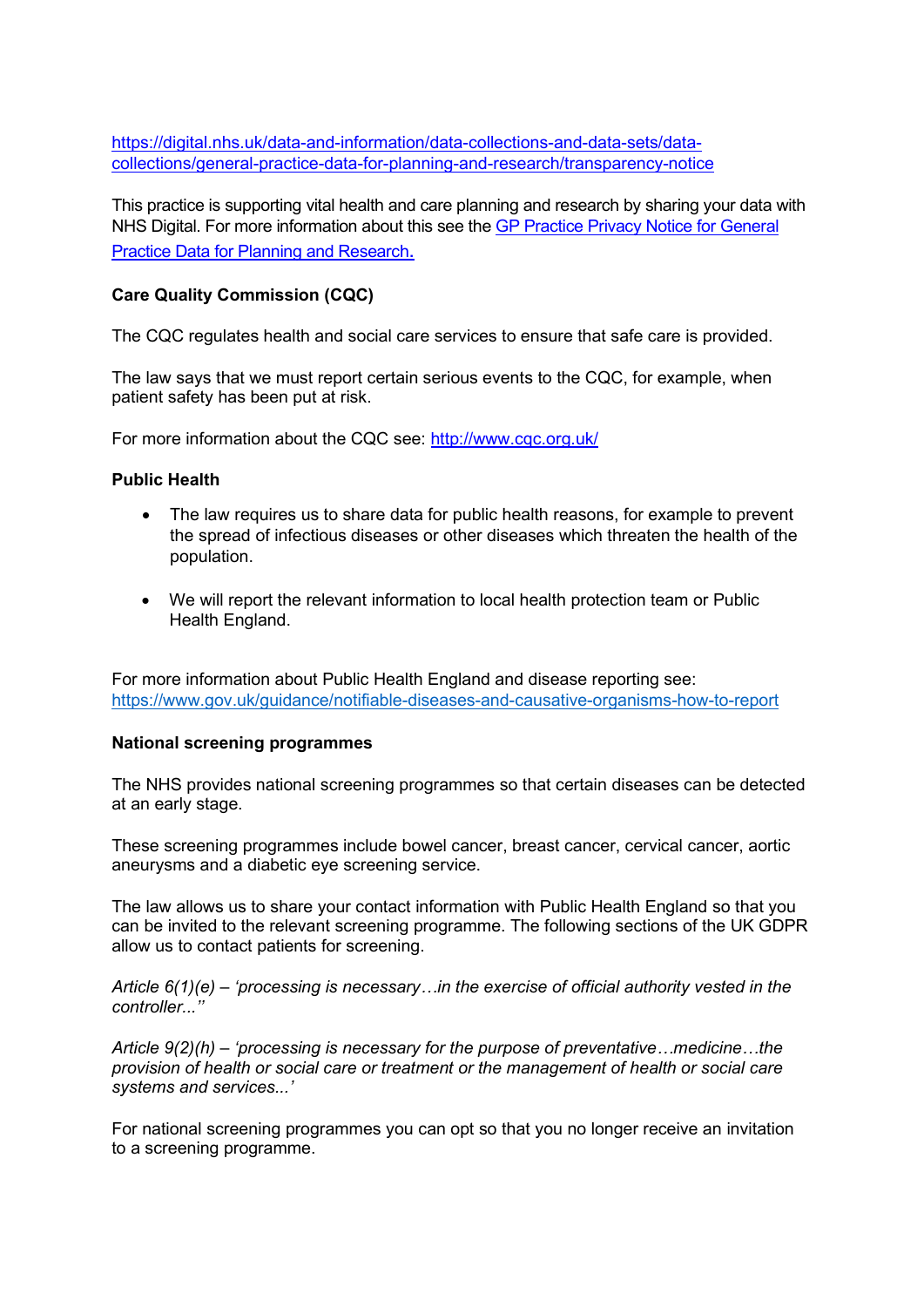See: https://www.gov.uk/government/publications/opting-out-of-the-nhs-populationscreening-programmes

More information can be found at: https://www.gov.uk/topic/population-screeningprogrammes or speak to the practice.

## OUR COMMITMENT TO DATA PRIVACY AND CONFIDENTIALITY

We are committed to protecting your privacy and will only use information collected lawfully in accordance with:

- Data Protection Act 2018
- The UK General Data Protection Regulation
- Human Rights Act 1998
- Common Law Duty of Confidentiality
- Health and Social Care Act 2012
- NHS Codes of Confidentiality, Information Security and Records Management

In the circumstances where we are required to use personal identifiable information, we will only do this if:

- The information is necessary for your direct healthcare, or
- We have received explicit consent from you to use your information for a specific purpose, or
- There is an overriding public interest in using the information:
	- o In order to safeguard an individual,
	- o To prevent a serious crime or in the case of Public Health or other emergencies, to protect the health and safety of others, or
- There is a legal requirement that allows or compels us to use or provide information (e.g. a formal court order or legislation), or
- We have permission from the Secretary of State for Health and Social Care to use certain confidential patient identifiable information when it is necessary for our work

Everyone working for the NHS has a legal and contractual duty to keep information about you confidential.

Our practice policy is to respect the privacy of our patients, their families and our staff and to maintain compliance with the UK General Data Protection Regulation (UKGDPR) and all UK specific Data Protection requirements. Our policy is to ensure all personal data related to our patients will be protected.

All employees and sub-contractors engaged by our practice are asked to sign a confidentiality agreement. The practice will, if required, sign a separate confidentiality agreement if the client deems it necessary. If a sub-contractor acts as a data processor an appropriate contract (art 24-28) will be established for the processing of your information.

Where information is held centrally and used for statistical purposes, we take strict measures to ensure that individual patients cannot be identified. Sometimes your information may be requested to be used for research purposes – the surgery will always gain your consent before releasing the information for this purpose in an identifiable format. In some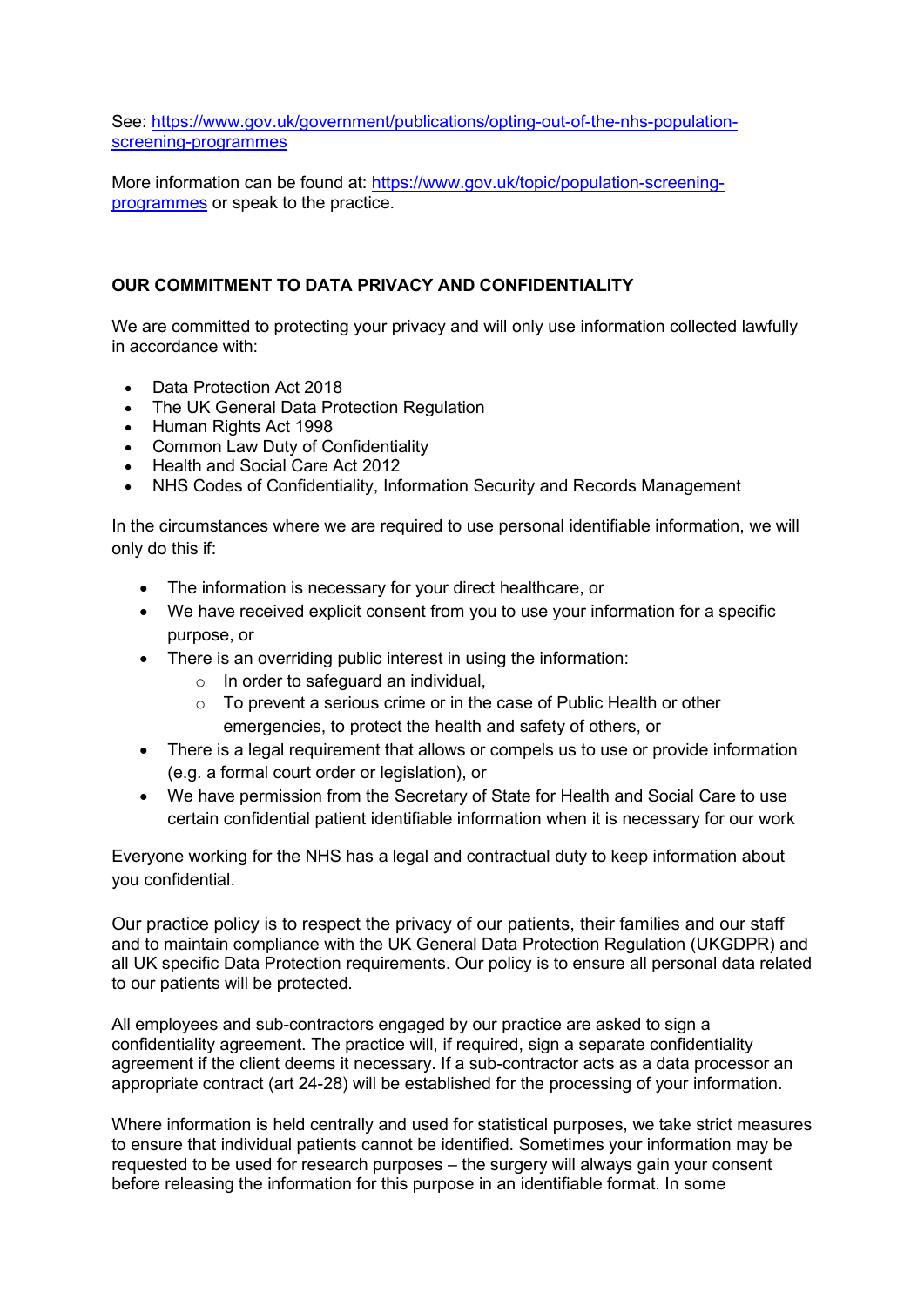circumstances you can Opt-out of the surgery sharing any of your information for research purposes – please see Your Rights section below.

## WHERE YOUR CONSENT IS REQUIRED

We would like to use your name, contact details and email address to inform you of services that may benefit you, with your consent only. There may be occasions where authorised research facilities would like you to take part in innovations, research, improving services or identifying trends.

At any stage where we would like to use your data for anything other than the specified purposes and where there is no lawful requirement for us to share or process your data, we will ensure that you have the ability to consent and opt out prior to any data processing taking place.

This information is not shared with third parties or used for any marketing and you can withdraw your consent at any time via phone, email or by informing the practice DPO as below.

#### WHERE DO WE STORE YOUR INFORMATION?

All the personal data we hold is processed and stored in the UK. Your information will not be sent outside of the UK where the laws do not protect your privacy to the same extent as the law in the UK. We will never sell any information about you.

No third parties have access to your personal data unless the law allows them to do so and appropriate safeguards have been put in place.

#### WHO ARE OUR PARTNER ORGANISATIONS?

We may also have to share your information, subject to strict agreements on how it will be used, with the following organisations:

- NHS Trusts / Foundation Trusts
- GPs
- NHS Commissioning Support Units
- Independent Contractors such as dentists, opticians, pharmacists
- Private Sector Providers
- Voluntary Sector Providers
- Ambulance Trusts
- Clinical Commissioning Groups
- Social Care Services
- NHS England (NHSE) and NHS Digital (NHSD)
- Local Authorities
- Education Services
- Fire and Rescue Services
- Police & Judicial Services
- Voluntary Sector Providers<br>• Private Sector Providers
- Private Sector Providers
- Other 'data processors' which you will be informed of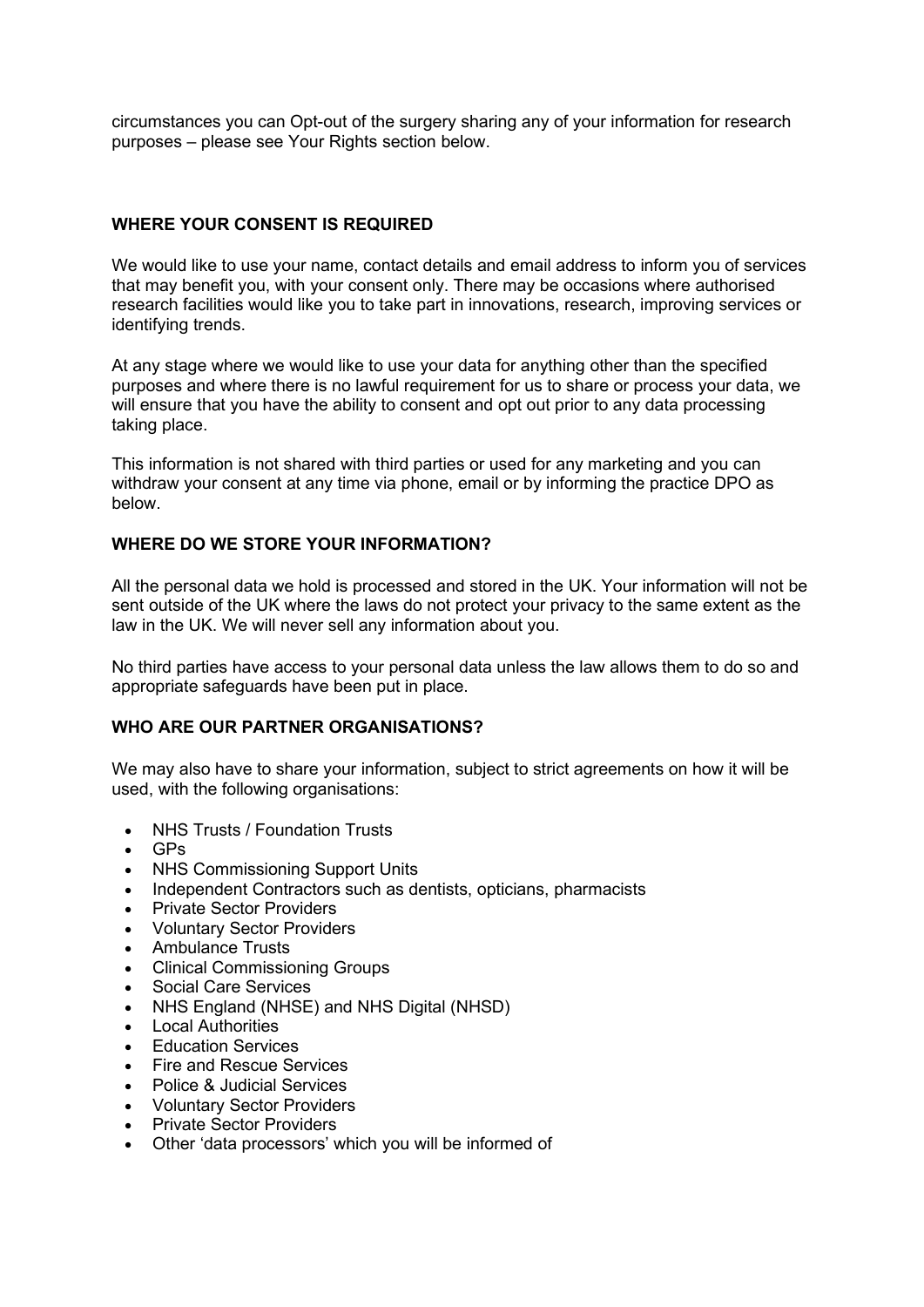We may also use external companies to process personal information, such as for archiving purposes. These companies are bound by contractual agreements to ensure information is kept confidential and secure. All employees and sub-contractors engaged by our practice are asked to sign a confidentiality agreement. If a sub-contractor acts as a data processor an appropriate contract (UKGDPR Article 24-28) will be established for the processing of your information.

# HOW LONG WILL WE STORE YOUR INFORMATION?

We are required under UK law to keep your information and data for the full retention periods as specified by the NHS Records management code of practice for health and social care and national archives requirements.

More information on records retention can be found online at (https://digital.nhs.uk/article/1202/Records-Management-Code-of-Practice-for-Health-and-Social-Care-2016 )

# YOUR RIGHTS

Under the UK General Data Protection Regulation all individuals have certain rights in relation to the information which the Practice holds about them. Not all rights apply equally to all our processing activity as certain rights are not available depending on the lawful basis for the processing. To get in touch about these, please contact us. We will seek to deal with your request without undue delay, and in any event in accordance with the requirements of any applicable laws. Please note that we may keep a record of your communications to help us resolve any issues which you raise.

Examples of where rights may not apply - where our lawful basis is:

- Processing is necessary for the performance of a task carried out in the exercise of official authority vested in the controller - then rights of erasure, portability do not apply.
- Legal Obligation then rights of erasure, portability, objection, automated decision making and profiling do not apply.

If you require further detail each link below will take you to the Information Commissioner's Office's website where further detail is provided in section 'When does the right apply'.

These rights are:

- The right to be informed about the processing of your data
- The right of access to the data held about you
- The right to have that information amended in the event that it is not accurate
- The right to have the information deleted
- The right to restrict processing
- The right to have your data transferred to another organisation (data portability)
- The right to object to processing
- Rights in relation to automated decision making and profiling

Under the NHS Constitution you have the right to privacy and to expect the NHS to keep your information confidential and secure.

You have the right to be informed about how your information is used.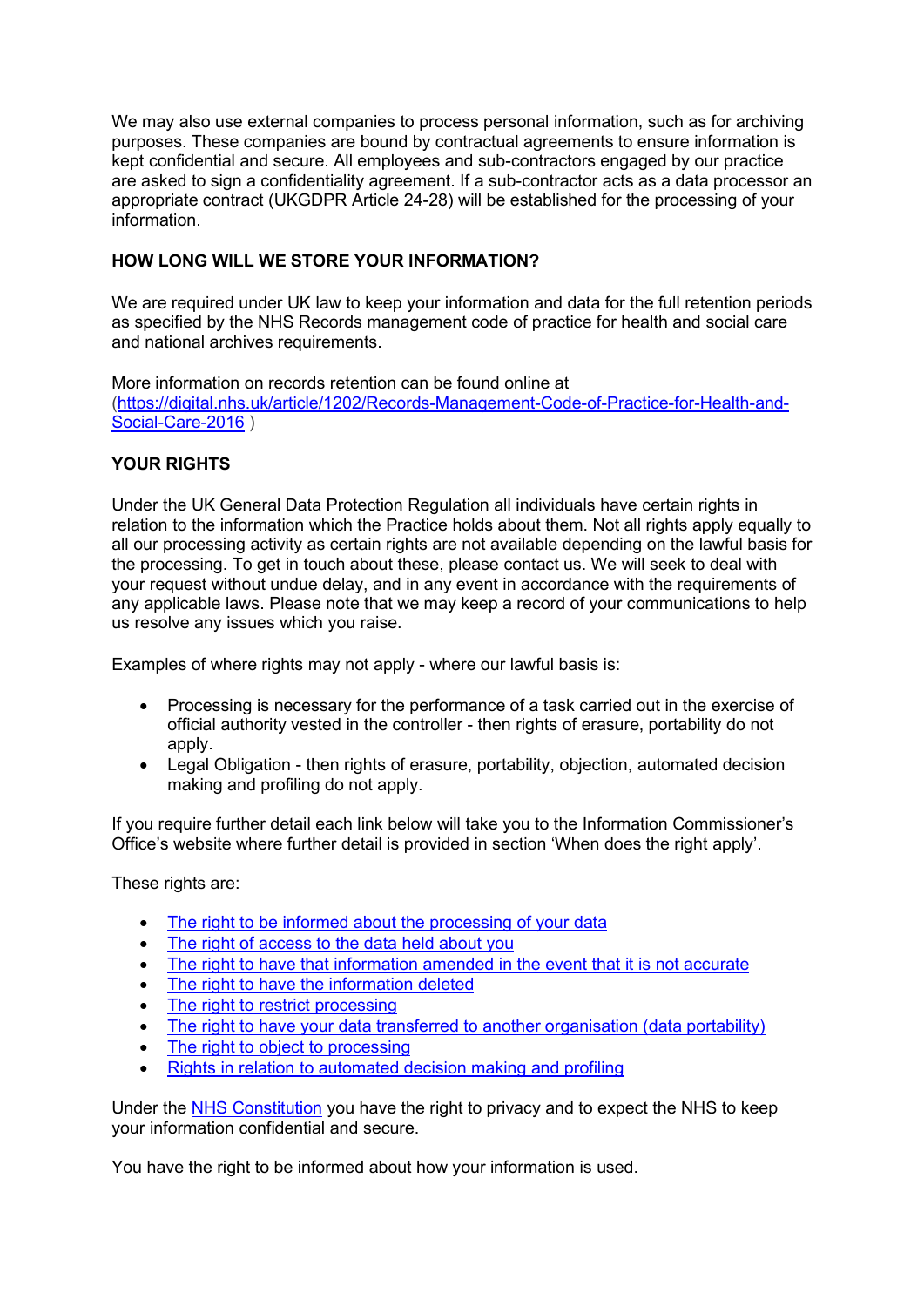Supporting these rights patients in England also have the right under the NHS Constitution to request that their personal confidential data is not used for reasons other than their individual care and treatment. The process for applying this right is called the 'National Patient Data Opt-out' this gives patients and the public the opportunity to make an informed choice about whether they wish their personally identifiable data to be used just for their individual care and treatment or also used for research and planning purposes.

However, there are exemptions to this, the national patient data opt-out applies unless:

- There is a mandatory legal requirement or an overriding public interest for the data to be shared e.g. Adults and Children safeguarding.
- The opt-out does not apply when the individual has consented to the sharing of their data; or
- Where the data is anonymised in line with the Information Commissioner's Office (ICO) Code of Practice on Anonymisation.

To be compliant with the national data opt-out policy the Practice has put procedures in place to review uses or disclosures of confidential patient information against the national data opt-out operational policy guidance.

If you believe the Practice is using your personal information in a way you would object to or contrary to your National Patient Data Opt-Out request, you have the right to object and have your objections considered and where your wishes cannot be followed, to be told the reasons including the legal basis.

For further details of the national patient data opt out can be found here: https://www.nhs.uk/your-nhs-data-matters/

#### Access to your personal information

Data Subject Access Requests (DSAR): You have a right under the Data Protection legislation to request access to view or to obtain copies of what information the surgery holds about you and to have it amended should it be inaccurate. To request this, you need to do the following:

- Your request should be made to the Practice for information from the hospital you should write direct to them
- There is no charge to have a copy of the information held about you
- We are required to respond to you within one month
- You will need to give adequate information (for example full name, address, date of birth, NHS number and details of your request) so that your identity can be verified, and your records located information we hold about you at any time.

#### WHAT SHOULD YOU DO IF YOUR PERSONAL INFORMATION CHANGES?

You should tell us so that we can update our records please contact the Practice Manager as soon as any of your details change, this is especially important for changes of address or contact details (such as your mobile phone number), the practice will from time to time ask you to confirm that the information we currently hold is accurate and up-to-date.

#### QUERIES/COMPLAINTS